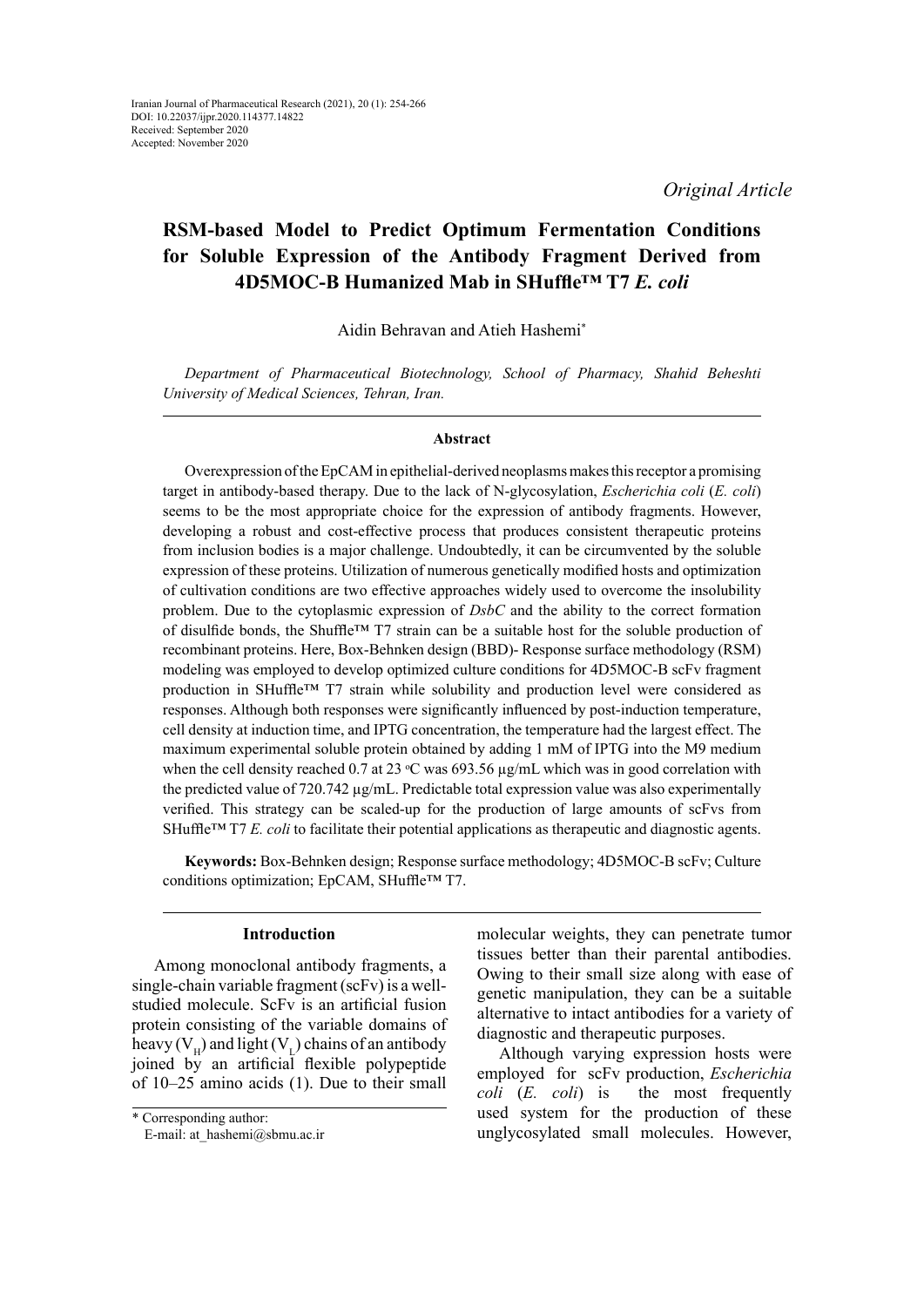high-level expression in the cytoplasm of *E. coli* usually contributes to intracellular protein aggregation and inclusion body formation which necessitate additional refolding steps. One of the major challenges during refolding the protein from a denatured state is the inactive protein formation (2). Optimization of cultivation conditions is one of the main strategies widely used to circumvent the insolubility problem (3). The utilization of numerous genetically modified hosts is another effective approach that can be considered. For example, to facilitate correct protein folding within the cytoplasm, the SHuffle™ T7 *E. coli* strain was established in which disulfide bond formation can be catalyzed due to thioredoxin reductase (*trxB*) and glutathione reductase (*gor*) mutations. Moreover, cytoplasmic expression of *DsbC*, a chaperone disulfide bond isomerase, in this strain has allowed disulfide bonds in proteins to be reshaped inside the cytoplasm. Consequently, proper formation of disulfide bonds leads to lesser accumulation of misfolded proteins and inactive inclusion body formation (4).

As mentioned earlier, the high level of soluble protein expression can also be achieved by careful optimization of culture conditions such as temperature, isopropylβ-D-1-thiogalactopyranoside (IPTG) concentration, and cell density at induction time (3). In culture conditions optimization based on the one-factor-at-a-time method, many trial-and-error experiments are required until an optimum is reached. However, the true optimal conditions for the best response may not be achieved. Moreover, this strategy is time and labor-consuming and interactions between the different variables can't be identified (5). Identifying significant factors and interactions between them are two major advantages of DoE circumventing limitations of the OFAT method during optimization. This statistical approach can result in a more reliable prediction of the true optimum via a reduced number of experiments (6). Many studies used response surface methodology (RSM) of DoE to successfully achieve high yields in recombinant protein production (7, 8). RSM can model the effects of individual variables and their interactions. Using this method, multivariable equations can be solved and the

importance of several input factors towards the desired outcome can be evaluated. For model optimization, Box-Behnken design (BBD) and Central Composite Design (CCD) are two generally used designs (9). In many studies, both upstream and downstream processes of protein production have been optimized based on RSM-Box-Behnken design (6, 10 and 11).

In the current study, the culture conditions have been applied based on RSM-Box-Behnken design for improving both total expression and solubility of 4D5MOC-B scFv fragment in the SHuffle™ T7 *E. coli* strain. Three physiochemical parameters; cell density at induction time, induction temperature, and IPTG concentration and their effects, alone and in combination, were examined. 4D5MOC-B scFv is a high affinity and very stable anti-EpCAM extracellular domain-scFv (antiEpEX-scFv) generated from the binding residues of parental hybridoma MOC31 which was grafted onto the scFv 4D5 framework (3). EpCAM is one of the first target antigen for tumor immunotherapy because of its overexpression in epithelial-derived neoplasms (12). We previously showed higher solubility of 4D5MOC-B scFv when expressed in SHuffle™ T7 *E. coli* compared to BL21<sup>TM</sup> (DE3) (13). So, for the first time, Box-Behnken design was applied to obtain optimal setting of the variables which can influence total protein expression or solubility of 4D5MOC-B scFv in SHuffle™ T7 *E. coli* in this study. Moreover, M9, a chemically defined minimal medium was used for antiEpEXscFv production in shake flask which is more interesting for industrial-scale production fermentations than a complex medium like LB because feeding strategy is controllable and culture conditions are reproducible when it is used. Besides, this minimal medium is less expensive than a complex one. So this would make the 4D5MOC-B scFv production more economically viable for an industrial scale-up (14).

# **Experimental**

#### *Bacterial strains and growth media*

*E. coli* strain (DH5α) (gifted by Dr. Keramati, Pasteur institute of Iran, Tehran, Iran) harboring the pET22b-antiEpEX-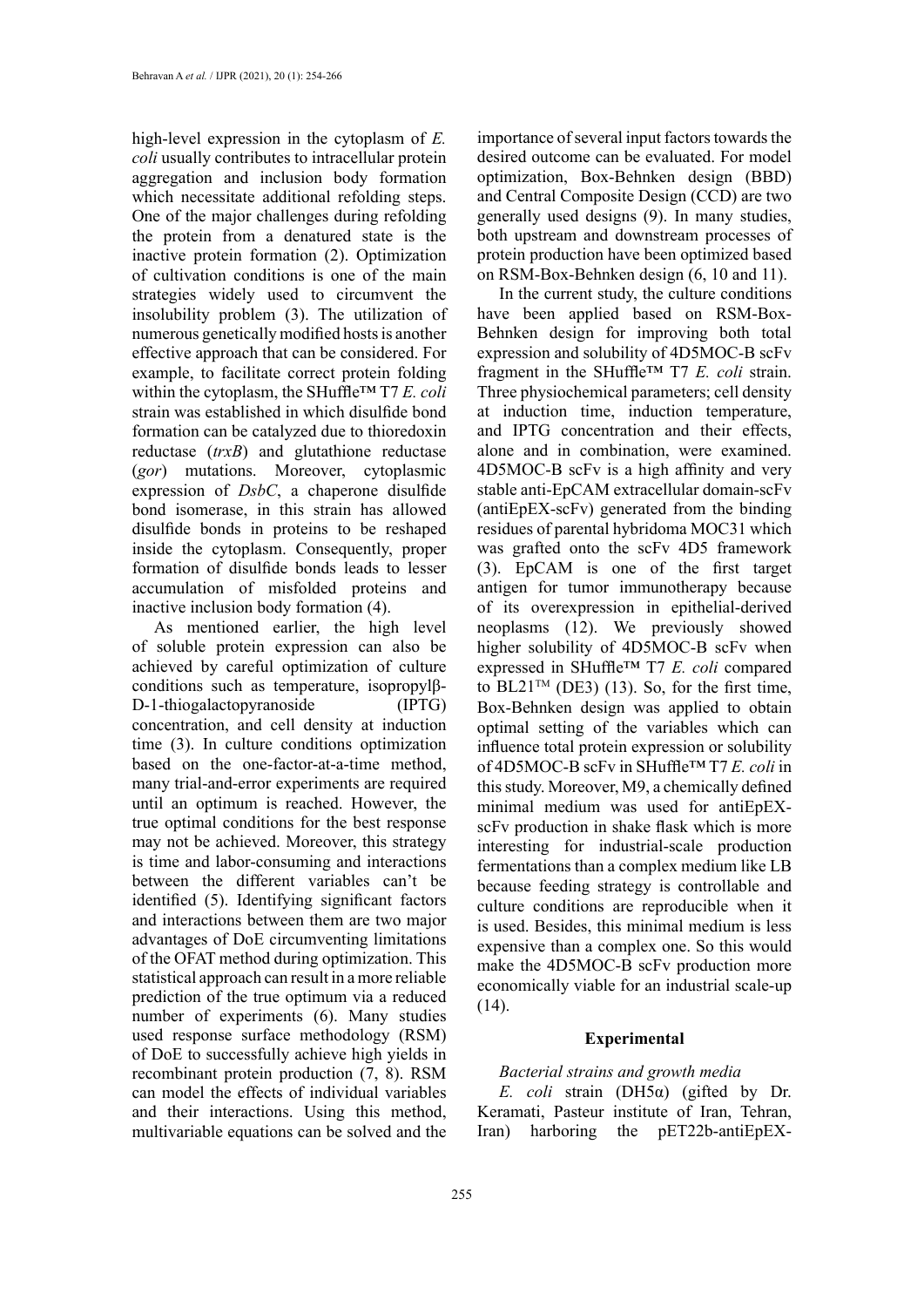scFv vector (3) was used as a cloning host. *E. coli* strain (SHuffle™ T7) (gifted by Dr. Nematollahi, Pasteur institute of IRAN, Tehran, Iran) was employed as the bacterial host for the expression of the recombinant scFv.

One-hundred milliliter M9 chemically defined minimal media containing 0.337 mM Na<sub>2</sub>HPO<sub>4</sub>, 0.22 mM KH<sub>2</sub>PO<sub>4</sub>, 0.08 mM NaCl, 0.093 mM NH<sub>4</sub>Cl, 0.01 mM CaCl<sub>2</sub>, 0.2 mM MgSO<sub>4</sub>, 0.01 mL 1000x trace element (Teknova), was complemented with 4 g/L D-glucose, 0.05 mM thiamine hydrochloride (Sigma-Aldrich) and ampicillin (100 μg/ mL). One liter Luria-Bertani (LB) medium including 10 g/L tryptone, 5 g/L yeast extract, and 10 g/L NaCl was also used.

# *Expression of the 4D5MOC-B scFv*

To investigate if 4D5MOC-B scFv can be expressed in M9 minimal media in *E. coli* strain (SHuffle™ T7), the expression plasmid pET22b (+)-4D5MOC-B scFv was transformed into chemically competent *E. coli* SHuffle™ T7 cells with heat shock method and a single colony of SHuffle™ T7 *E. coli*  harboring pET22b (+)-4D5MOC-B scFv was cultured overnight at 37 °C in LB broth supplemented with 100 µg/mL ampicillin as a pre-culture. Then 50 mL of M9 minimal medium was inoculated with  $10\%$  (v/v) of the pre-culture and then incubated at 30 °C until reaching  $OD_{600} = 0.6$  which was followed by adding 1 mmol/L isopropyl-b-D-thiogalactopyranoside (IPTG) as inducer, After 24 h of induction, cells were harvested by centrifugation (10000 *×g*; 10 min at 4 °C) while refrigeration was used to keep it at −20 °C for next analysis. Culture condition optimization experiments were performed based on RSM-BBD experimental design. After validation of protein expression in M9 minimal medium, different experiments based on RSM-BBD were performed to optimize culture conditions.

### *Protein isolation and analysis*

Cells were harvested by centrifugation of culture broth at  $10000 \text{ g}$  for 10 min at 4 $\text{°C}$ . followed by resuspension in 20 mL of lysis buffer (1 mg/mL lysozyme, 20 mM Tris pH 7.5, 50% glycerol, 50 mM NaCl). Then after

40 min incubation on ice, the cells were disrupted by sonication for 30 min (20 s on/5 s off) at 400 W and centrifuged at 15,000 *×g* for 30 min at 4 °C. Then the supernatant was collected as a soluble fraction and the pellet was collected as an insoluble fraction. SDS-PAGE was used to illustrate and analyze the expression level of the recombinant scFv. At the end of the process, the gel was stained by coomassie brilliant blue G-250. ImageJ software (NIH, MD) was used to quantify the expressed protein by image analysis method.

# *Purification of the soluble portion of recombinant 4D5MOC-B scFv fragment*

Bacterial cells were harvested and suspended in lysis buffer (50 mM NaCl, 20mM Tris HCl pH 7.5, 1 mg/mL lysozyme, 50% glycerol). The container was vortexed and sonicated (400 W for 18 min 20 s ON, 10 s OFF). The soluble fraction was separated from insoluble debris by centrifugation at 10000  $\times$ g for 25 min at 4 °C. The supernatant fraction was suspended in a denatured buffer (Tris 50 mM, NaCl 50 mM, 1% triton X100, 8 M Urea; pH 8) and subjected to the Ni–NTA agarose affinity chromatography column under denatured condition according to manufacturer instruction (Qiagen, Netherlands). Using buffers containing 20 mM imidazole, the Ni–NTA column was washed and then the antiEpEX-scFv was eluted from the column by 250 mM imidazole. The purified protein concentration was determined by a bicinchoninic acid (BCA) protein assay kit (Takara, Japan).

# *4D5MOC-B scFv quantification*

Calculation of the 4D5MOC-B scFv concentration was accomplished using the linear regression equation of Bovine Serum Albumin (BSA) protein as a standard. To draw the standard curve, discrete values of 0; 0.01; 0.05; 0.125; 0.250; and 0.500 mg/ mL were used as concentration levels while their relative intensities had been measured using ImageJ software from their SDS-PAGE results. The linear regression equation is then calculated based on the obtained curve. To quantify the 4D5MOC-B scFv expression level in all experiments, high-quality pictures were captured from the SDS-PAGE gels and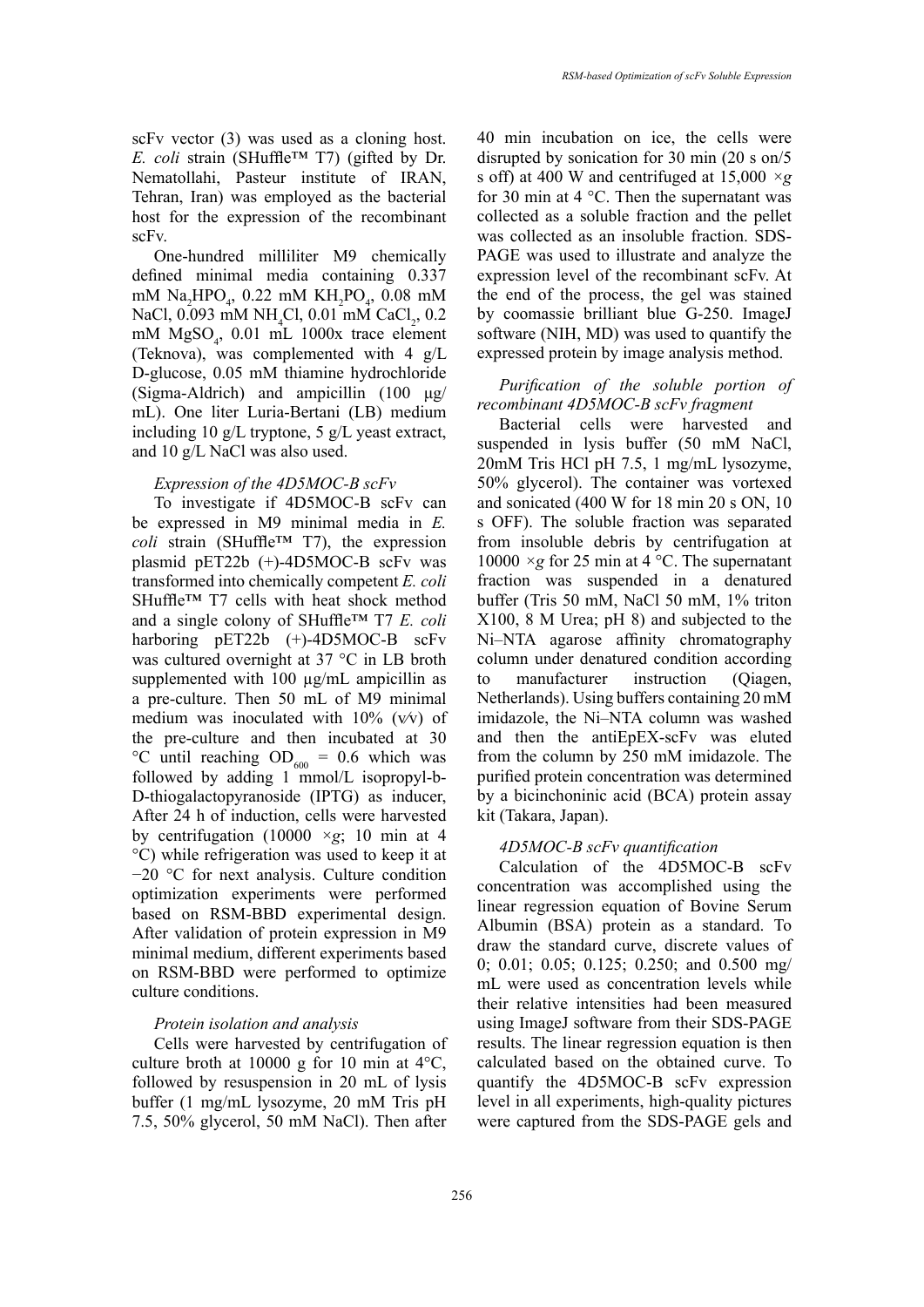analyzed by the ImageJ software, then the recombinant 4D5MOC-B scFv concentration was calculated using the linear regression equation  $y = ax + b$  (which had been extracted from the standard curve). Where the intensity of the protein was the independent variable (x) and the concentration was the dependent variable (y) (15).

*Experimental design and statistical analysis*

Using the factorial RSM-BBD methodology, the effects of three independent factors; post-induction temperature, inducer concentration, and cell density at induction time, on the final total protein expression and solubility of 4D5MOC-B scFv fragment, were systematically examined in this study (Table 1). A three-factor-three-level BBD consisted of 15 experiments is presented in Table 2. Design of the experiments and statistical analysis of the results were accomplished using the software package Design\_Expert version 11® (Stat-Ease Inc., Minneapolis, USA). Moreover, to evaluate the validity of the model presented in results, the combination of tested variables leading to the maximum predicted level of the final total protein expression and soluble fraction of 4D5MOC-B scFv fragment was experimentally validated (16).

# **Results**

# *Expression of 4D5MOC-B scFv fragment*

Before optimization, to examine the level of the 4D5MOC-B scFv fragment expression in *E. coli* strain SHuffle™ T7, 5 mL of the pre-cultured cells harboring pET22b (+)-4D5MOC-B scFv was inoculated into 50 mL of M9 minimal medium and induced at

|  |  |  | <b>Table 1.</b> Independent variables and values of levels used in Box-Behnken experimental design. |  |
|--|--|--|-----------------------------------------------------------------------------------------------------|--|
|  |  |  |                                                                                                     |  |

| <b>Symbols</b> | <b>Variables</b> | <b>Units</b>       | <b>Coded levels</b> |     |      |  |
|----------------|------------------|--------------------|---------------------|-----|------|--|
|                |                  |                    | -1                  |     | $+1$ |  |
| A              | <b>IPTG</b>      | (mM)               | 0.4                 | 0.7 |      |  |
| B              | <b>OD</b>        | $(600 \text{ nm})$ | 0.6                 | 0.8 |      |  |
| C              | Temperature      | $({}^{\circ}C)$    | 23                  | 30  | 31   |  |

**Table 2.** Factor values and response based on Box–Behnken experimental design.

| <b>Experiments</b>       | IPTG $(A)$ (mmol/L) | OD (B) (600 nm) | Temperature $(C)$ ( $(C)$ ) | Soluble antiEpEX-<br>scFv production<br>$(\mu g/mL)$ |           | Total antiEpEX-scFv<br>production $(\mu g/mL)$ |           |
|--------------------------|---------------------|-----------------|-----------------------------|------------------------------------------------------|-----------|------------------------------------------------|-----------|
|                          |                     |                 |                             | actual                                               | predicted | actual                                         | predicted |
| $\overline{\phantom{0}}$ | 0.4                 | 0.8             | 23                          | 485.41                                               | 484.80    | 454.667                                        | 484.49    |
| 2                        | 0.7                 | 0.6             | 23                          | 589.71                                               | 607.62    | 628.792                                        | 631.41    |
| 3                        | 0.7                 | 1               | 23                          | 668.02                                               | 661.16    | 693.080                                        | 659.82    |
| $\overline{4}$           |                     | 0.8             | 23                          | 614.21                                               | 603.77    | 631.136                                        | 631.95    |
| 5                        | 0.7                 | 0.8             | 30                          | 654.40                                               | 708.17    | 743.696                                        | 759.45    |
| 6                        | 0.4                 | 1               | 30                          | 731.47                                               | 738.94    | 914.231                                        | 917.66    |
| 7                        | 0.4                 | 0.6             | 30                          | 350.07                                               | 332.77    | 475.521                                        | 443.08    |
| 8                        | 1                   | 1               | 30                          | 475.41                                               | 492.70    | 524.743                                        | 557.19    |
| 9                        | 0.7                 | 0.8             | 30                          | 758.00                                               | 708.17    | 823.657                                        | 759.45    |
| 10                       | 1                   | 0.6             | 30                          | 1092.55                                              | 1085.08   | 1229.030                                       | 1225.59   |
| 11                       | 0.7                 | 0.8             | 30                          | 712.12                                               | 708.17    | 710.984                                        | 759.45    |
| 12                       | 0.4                 | 0.8             | 37                          | 619.96                                               | 630.40    | 813.042                                        | 812.22    |
| 13                       | 0.7                 | 1               | 37                          | 812.08                                               | 794.17    | 928.400                                        | 925.79    |
| 14                       | 1                   | 0.8             | 37                          | 1016.89                                              | 1017.50   | 1116.630                                       | 1086.80   |
| 15                       | 0.7                 | 0.6             | 37                          | 1027.07                                              | 1033.93   | 1114.760                                       | 1148.02   |
|                          |                     |                 |                             |                                                      |           |                                                |           |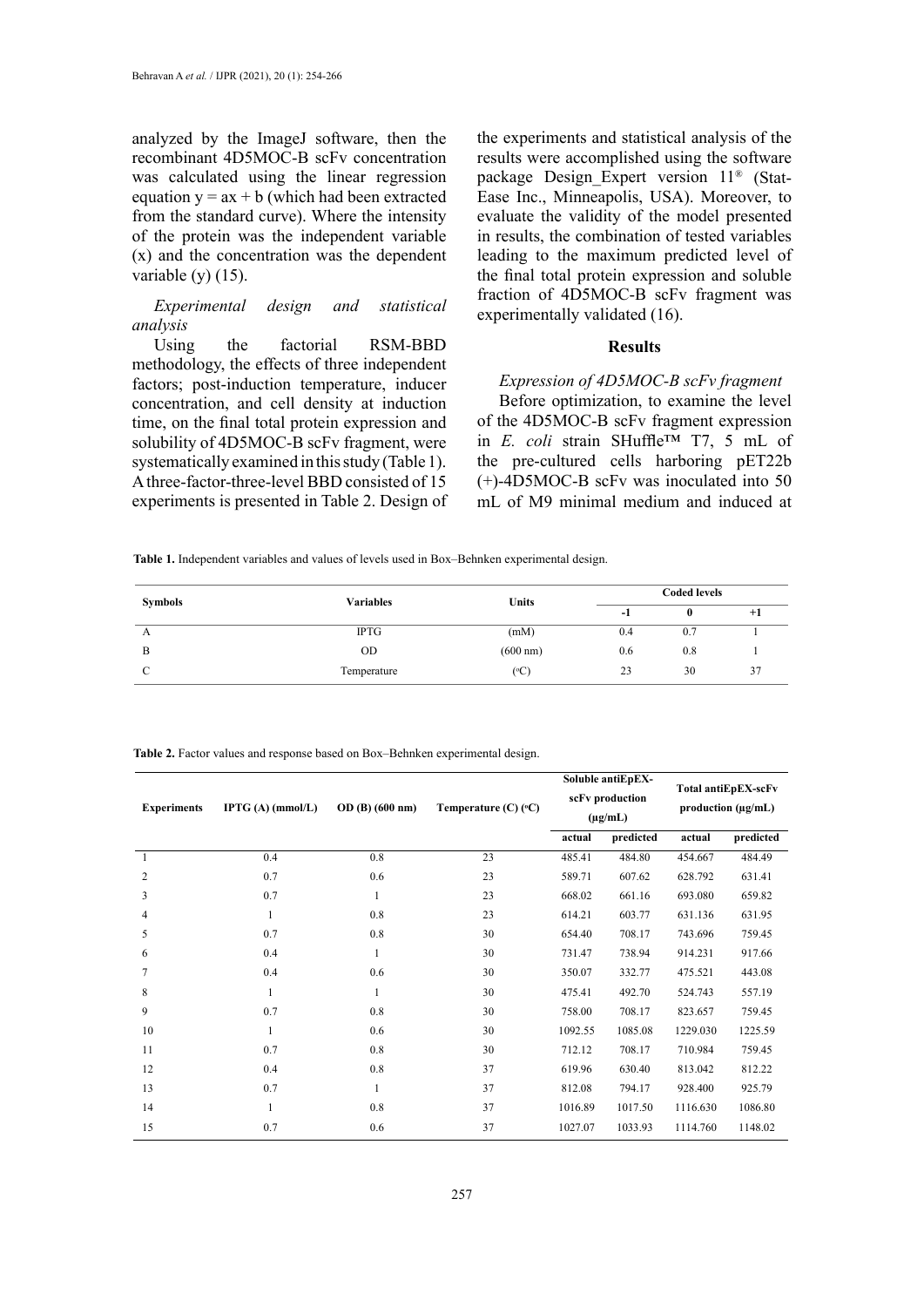mid-log phase  $OD_{600}$  of 0.6 nm) with 1mM IPTG at 30  $\rm{C}$  for 24 h. Following induction with IPTG, the bacterial cells were lysed by ultrasonication. The cell lysate before centrifugation, centrifugal supernatant, and pellet fractions were analyzed by SDS-PAGE. The recombinant protein was detected in both soluble and insoluble fractions (Figure 1) and existed in soluble form as 88–90% of the total

# *RSM based optimization of the 4D5MOC-B scFv fragment expression; on the total protein expression and solubility*

4D5MOC-B scFv fragment.

RSM-BBD methodology was successfully utilized to investigate the individual and interaction effects of post-induction temperature, IPTG concentration, and cell density at induction time on the total 4D5MOC-B scFv fragment expression and solubility in M9 minimal medium. The threelevel BBD with 15 runs was employed (Table 2). Table 2 summarizes the results achieved from the BBD experiments for the total 4D5MOC-B scFv fragment expression and solubility. Based on the experimental data, quadratic models represented by the following equations can describe the correlation between total 4D5MOC-B scFv fragment expression (μg/mL) (Equation 1) or solubility (Equation 2) and three various variables.

 $y = \left[ antiEpEX - scFv \left( \frac{\mu g}{ml} \right) \right] = 3.70554e+06$ + 763544 A -280951 B + 843876 C -1.50655e + 06 AB + 404552 AC -442516 BC -410083  $A^2$  + 133683 B<sup>2</sup> + 264911 C<sup>2</sup> Equation 1.

 $(R^2 = 0.9887, R^2$ adj = 0.9684)

 $y = \left[ antiEpEX - scFv \left( \frac{\mu g}{ml} \right) \right] = 759.446$  + 105.509 A -48.4557 B + 195.645 C -285.748  $AB + 31.7792$  AC  $-62.6628$  BC  $-30.478$  A<sup>2</sup> +  $56.9127 B^2 + 24.9006 C^2$ 

$$
(R^2 = 0.9838, R^2 adj = 0.9545)
$$

Equation 2.

Where Y is the response (antiEpEX-scFv expression level), and A, B and C are letters used for IPTG concentration,  $OD<sub>600</sub>$ mm before induction, and the temperature respectively. Based on designed experiments, a wide range of results (350.07 to 1092.55 μg/mL) was obtained for the soluble expression level and (454.667 to 1229.030 μg/mL) for the total



Figure 1. SDS-PAGE analysis of antiEpEX-scFv expression in E. coli SHuffle<sup>TM</sup> (DE3) in M9 minimal medium. (IS) Insoluble Fraction, (S) Soluble fraction, (T) Total lysate of antiEpEX-scFv protein expression induced inOD<sub>600</sub> = 0.6 with 1 mM IPTG at 30 °C for 24 h in M9 minimal medium. (C<sup>+</sup>): induced total cell lysate of *E. coli* SHuffle™ (DE3) in OD<sub>600</sub> = 0.8 with 0.8 mM IPTG at 37 °C for 24 h in LB medium, (M) Protein molecular weight marker (14.4 – 116 kDa). Arrow indicated antiEpEX-scFv ( $\sim$  30 kDa).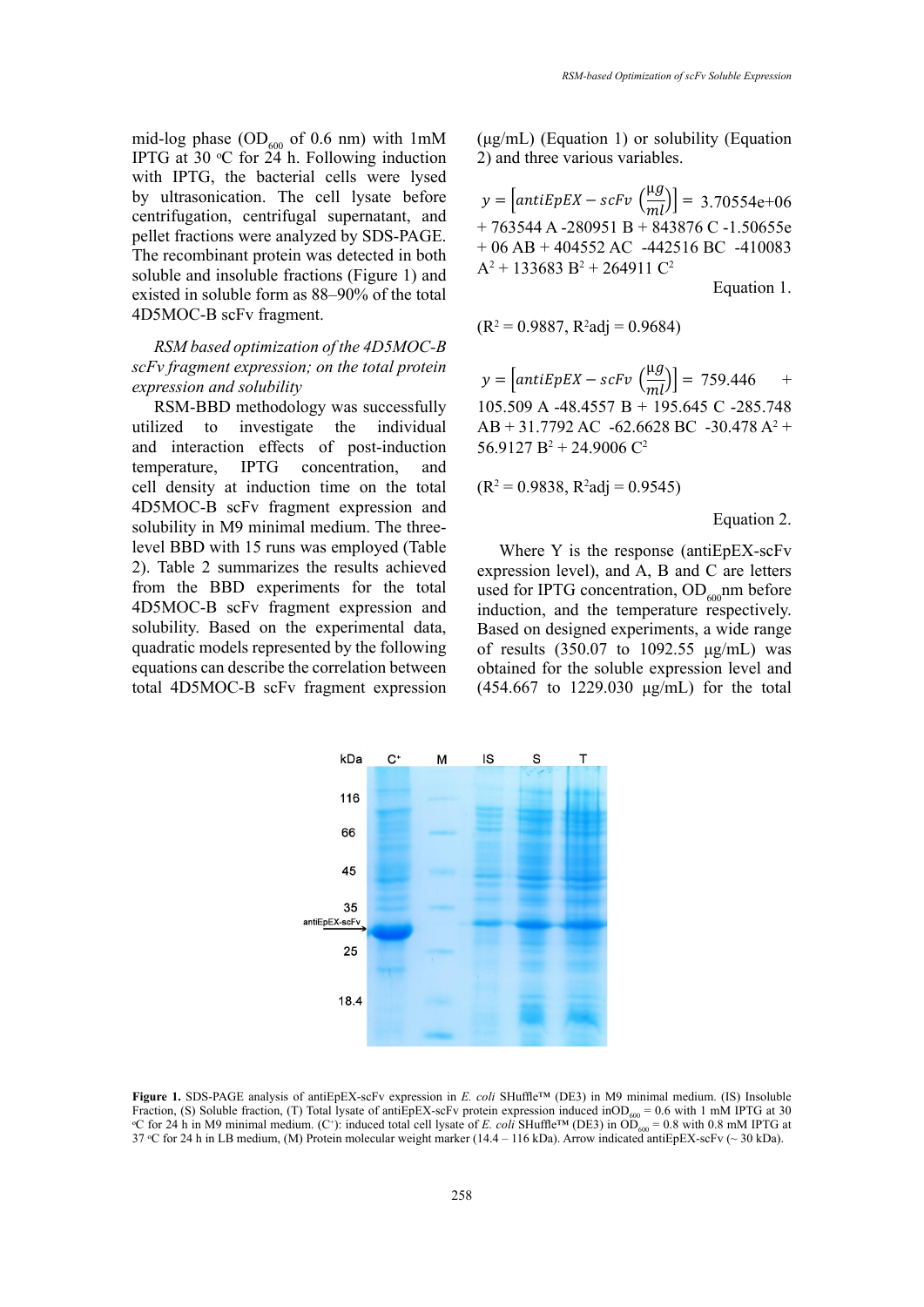expression level of the recombinant protein for all 15 experiments (Table 2). The highest total protein level (1229.030 μg/mL) was obtained when cells were induced at  $30^{\circ}$ C with 0.1 mM IPTG for 24 h.

# *Statistical analysis of the model*

Using the Design-Expert software, quadratic regression models developed for optimization of the total 4D5MOC-B scFv fragment expression as well as solubility were confirmed by analysis of variance (ANOVA). The results of ANOVA values for solubility and protein expression (μg/mL) are represented in Supplementary Tables 1 and 2 respectively. The F-value of the model developed for optimization of the 4D5MOC-B scFv fragment solubility (48.73) implies that the model is significant. There is only a 0.02% chance that an F-value of the proposed model can occur due to the noise. For total 4D5MOC-B scFv fragment expression, ANOVA also showed the significance level of the model (F-value  $= 33.66$ ). The Low *P*-value (0.0006) of the model resignifies the significance of the model. Moreover, the mathematical analysis demonstrated that the lack of fit values ( $P = 0.8855$ , and 0.6703 for solubility and total protein expression responses respectively) of the models were not significant, indicating the suitable predictive performance of selected models. The  $R^2$  values for the models developed for optimization of the antiEpEX-scFv solubility and total protein expression were found to be 0.9887 and 0.9838 respectively, which show that values predicted by RSM models are very well correlated with the experimental data. Furthermore, the values of the Predicted  $\mathbb{R}^2$  are in reasonable agreement with the values of Adjusted  $\mathbb{R}^2$  in both developed models. As shown in normal probability plots of the studentized residuals, the significance and adequacy of the proposed models were also confirmed by the linear trend of data points (Figure 2). Moreover, predicted and experimental values are in good agreement for both responses studied here (Figures 2a and 2c). As a result, these models can be used to navigate the design space.

# *Influence of parameters on the total protein production of the recombinant 4D5MOC-B scFv fragment*

A *P*-value less than 0.05 was considered statistically significant. For solubility response, except B2 and C2, all the linear (A, B, and C), quadratic  $(A^2)$  and interactive terms  $(AB, AC,$ and BC) were significant as observed from the *P*-values of the model terms. In the case of total protein expression, all the linear terms of the model and the interactive effect of IPTG concentration- cell density before induction were found to be significant, whereas quadratic  $(A<sup>2</sup>, B<sup>2</sup>$  and  $C<sup>2</sup>$ ) and the interactive effect of cell density before induction- post-induction temperature, and IPTG concentration- postinduction temperature indicated no significant impact. Furthermore, it was concluded that post-induction temperature had the largest effect on both responses, followed by IPTG concentration and  $OD_{600}$ nm before induction. The interactive effects between independent variables on two responses were studied using three-dimensional response surface graphs. Based on ANOVA results (Tables S1 and S2, Supplementary file), the interaction of IPTG concentration and  $OD_{600}$ nm before induction was significant  $(P < 0.0001)$ . As illustrated in Figure 3a, when induction temperature was kept at 30 °C, protein solubility increased with both variables. Although increasing cell density before induction at lower IPTG concentration enhanced antiEpEX-scFv solubility, an increase in  $OD_{600}$  at higher IPTG concentration had a negative effect on the soluble expression of the protein. According to the low *P*-value (0.0161) of the coefficient AC (Table S1, Supplementary file), there is also a significant interaction between IPTG concentration and induction temperature. As depicted in Figure 3b, antiEpEX-scFv soluble expression increased with IPTG concentration, while the increase in induction temperature had only a minor effect on protein solubility. Although increasing the temperature has a low effect on the soluble expression of the protein at lower IPTG concentration, it will be more effective at a higher concentration of the inducer. As depicted by the low *P*-value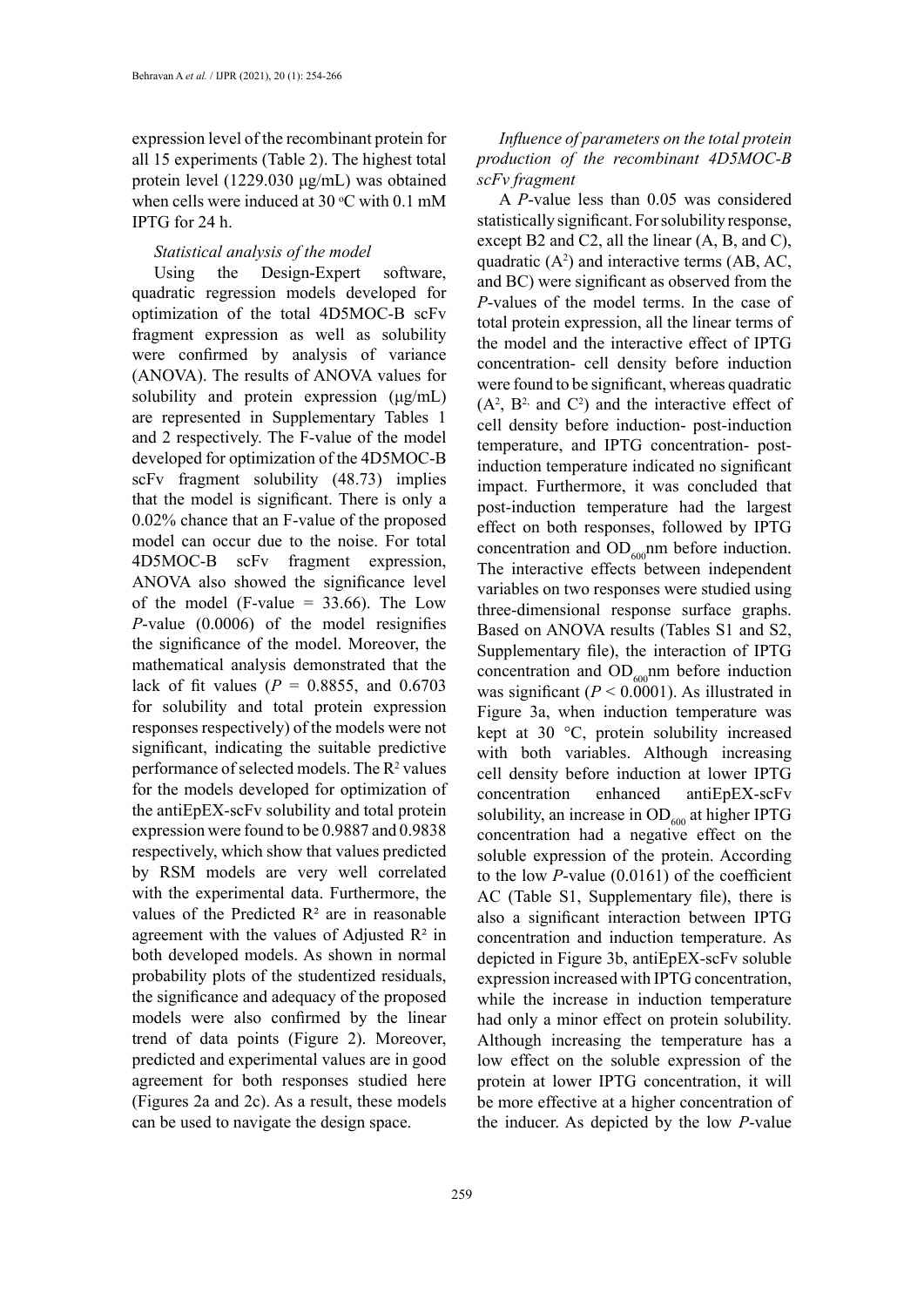of the coefficient BC of 0.0114 (Table S1, Supplementary file), there is significant interaction between these two variables. The dependency of the temperature and  $OD_{600}$ nm before induction on protein solubility when the concentration of IPTG was kept constant (0.7) is shown in Figure 3c. According to this graph, more solubility was obtained by the increase in temperature, while protein soluble expression decreased with the increase in  $OD<sub>600</sub>$ nm. Figure 4a illustrates the positive effect of IPTG concentration and  $OD_{600}$ nm before induction on the total expression of recombinant protein while the temperature was kept at 30 °C. However, an increase in OD<sub>600</sub>nm at higher IPTG concentration led to a decrease in total protein production. Figure 4b declares the positive impact of concentration of IPTG and temperature when  $OD_{600}$ nm was kept constant (0.7). Total protein expression significantly was enhanced with IPTG concentration, especially when the temperature was high. Interestingly, based on ANOVA results, the interaction of these variables was insignificant due to the high *P*-value of the coefficient AC ( $P = 0.2654$ ).



Predicted  $vs.$  actual plots; (d) normal plot (total expression). **Figure 2.** The diagnostic plots for the quadratic models. (a) Predicted *vs*. actual plots; (b) normal plot (soluble expression); (c)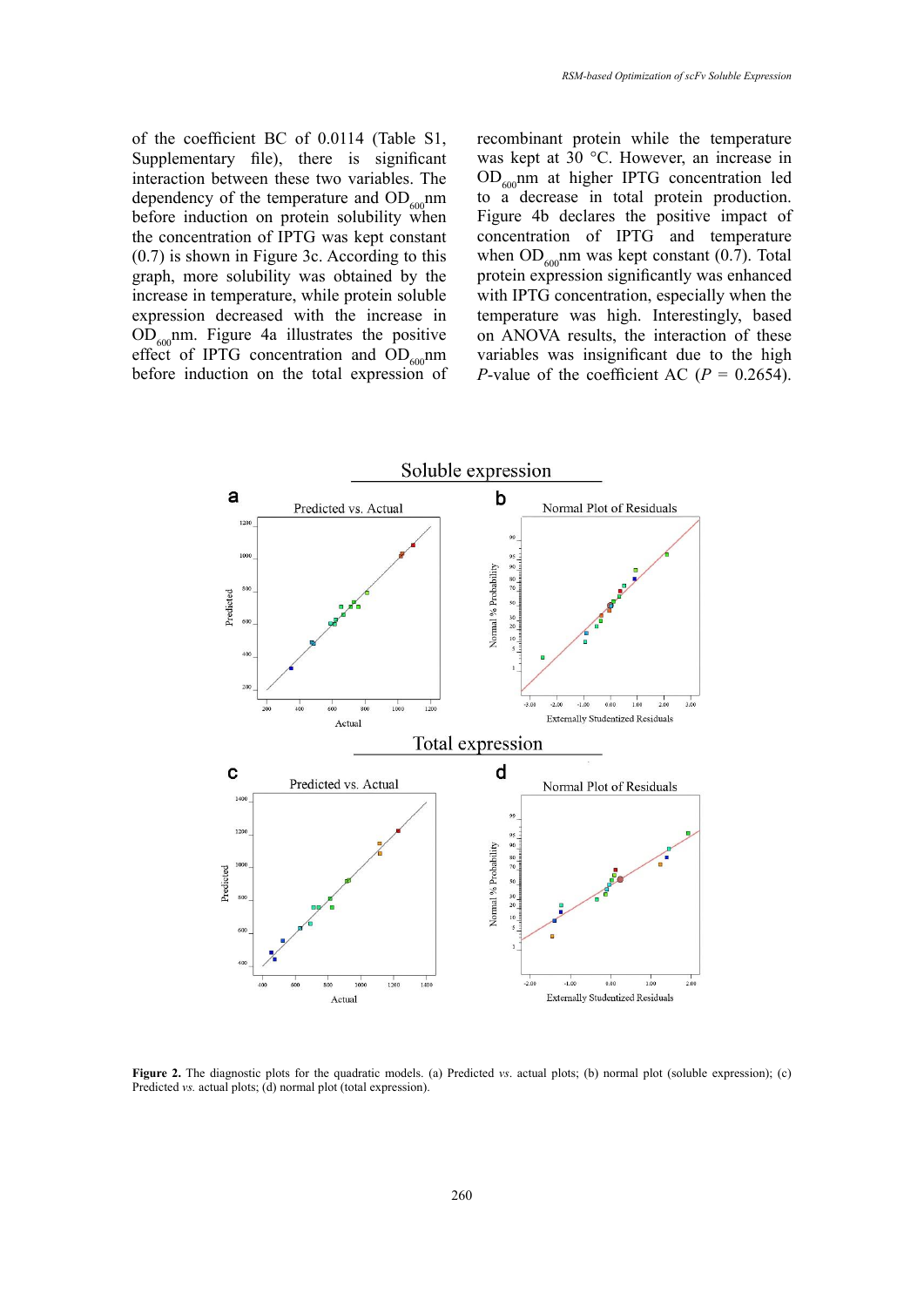Finally, the high *P*-value of the coefficient BC of 0.0564 indicates that the interaction between  $OD<sub>600</sub>$  and temperature is not significant (Table 3). Figure 4c explains that the total protein production of the antiEpEX-scFv protein will be improved by increasing temperature while the increase in the value of the  $OD<sub>600</sub>$  has a negative effect on the total protein expression.

## *Validation of the total protein expression and solubility models*

The optimal culture conditions as achieved from the solubility model at the maximum point were calculated to be as 1, and 0.7 for IPTG concentration, cell density before induction  $(OD<sub>600</sub>)$ , and post-induction temperature of 23 ᵒC, respectively. The maximum predicted value of 720.74 μg/mL was in good correlation with the experimentally obtained value 693.56

μg/mL predictable total expression value was also experimentally verified. Using the predicted optimum conditions determined by the solubility model, experiments were also conducted in duplicates for validation of the total expression model. Validation of the total expression model contributes to the total 4D5MOC-B scFv fragment expression of 842.51 μg/mL, which is close to the predicted production of 781.952 μg/mL (Figure 5a). So, the accuracy of the BBD models was fully confirmed. Moreover, using the Ni-NTA affinity chromatography column, the recombinant antiEpEX-scFv protein was purified from soluble fraction followed by BCA analysis. 281.578 μg/mL of the soluble protein was obtained in optimum fermentation conditions (Figure 5b).



Figure 3. Response surface plots to illustrate the interaction of experimental variables on the antiEpEX-scFv soluble expression level using the BBD-RSM methodology. (a)  $OD<sub>600</sub>$  and IPTG concentration; (b) post induction temperature and IPTG concentration; (c) OD<sub> $600$ </sub> and post induction temperature. Units in response plots are μg scFv mL<sup>-1</sup>.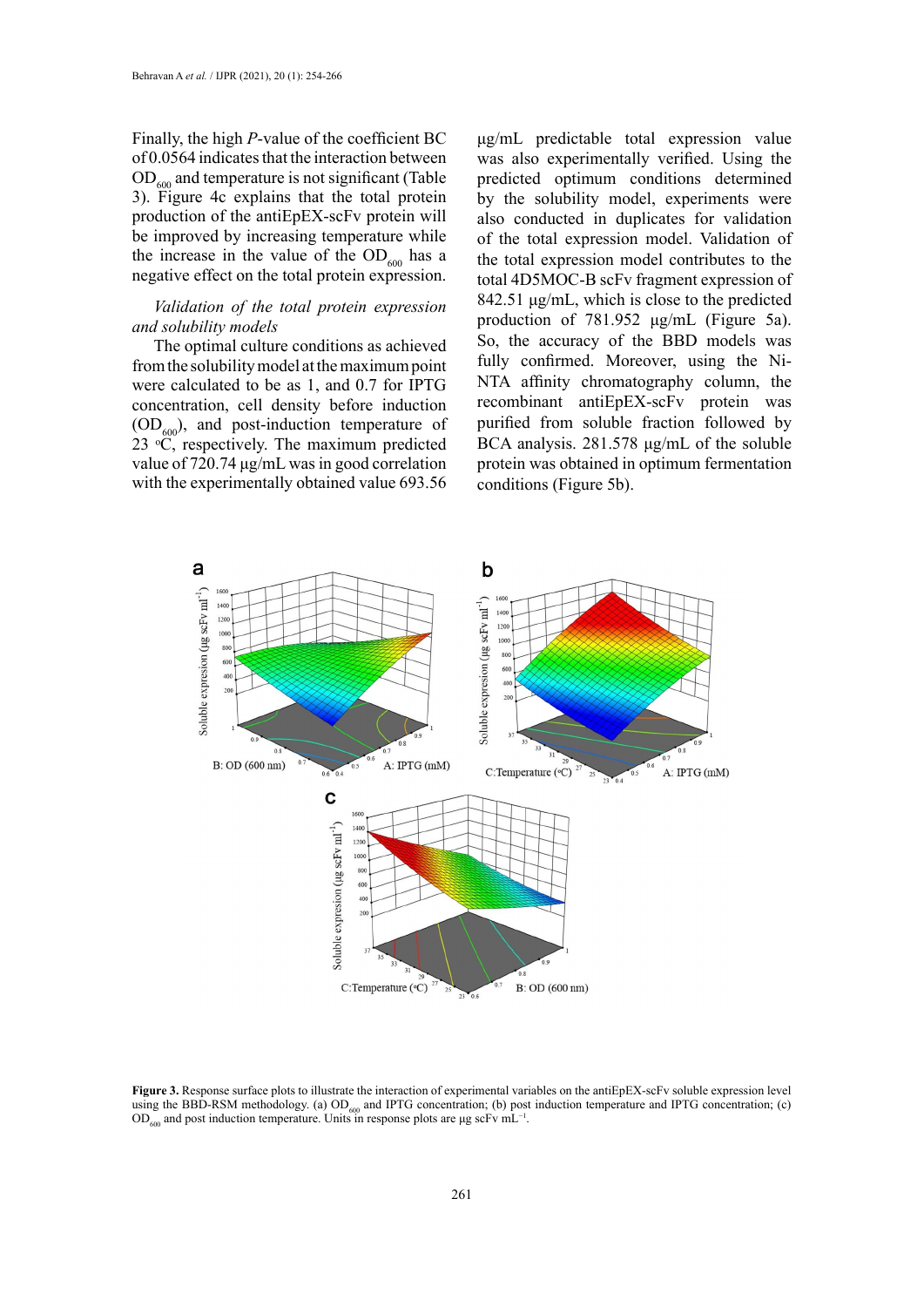

Figure 4. Response surface plots to represent the interaction of experimental variables on the antiEpEX-scFv total expression level using the BBD-RSM methodology. (a)  $OD_{600}$  and IPTG concentration; (b) post induction temperature and IPTG concentration; (c)  $OD<sub>600</sub>$  and post induction temperature. Units in response plots are  $\mu$ g scFv mL<sup>-1</sup>.



Figure 5. SDS-PAGE analysis to characterize the optimum conditions. (a) two repeats of antiEpEX-scFv expression for model  $\lim_{\text{equation}} \left( \frac{\text{induced with 1 mM PFG in OD}}{\text{mod } 2} = 0.7 \text{ at } 23 \text{ sC} \right)$ ,  $\left( C^+ \right)$ : induced total cell lysate of *E. coli* SHuffle (DE3) in LB medium induced total cell lysate, (IS): insoluble fraction, (S): soluble fraction, (T): Total cell lysate, (M) Protein molecular weig  $(14.4 - 116 \text{ KDa})$ ; (b) purified antiepex-scfv with Ni-N LA column, (E1, E2) Eluted proteins fractions, (W) wash , (F.1) flow (14.4 – 116 kDa). through (M) Protein molecular weight marker (14.4 – 116 kDa).confirmation (induced with 1 mM IPTG in OD<sub>600</sub> = 0.7 at 23 °C), (C<sup>+</sup>): induced total cell lysate of *E. coli* SHuffle (DE3) in LB medium, (C- ) uninduced total cell lysate, (IS): insoluble fraction, (S): soluble fraction, (T): Total cell lysate, (M) Protein molecular weight marker (14.4 – 116 kDa); (b) purified antiEpEX-scFv with Ni-NTA column, (E1, E2) Eluted proteins fractions, (W) wash , (F.T) flow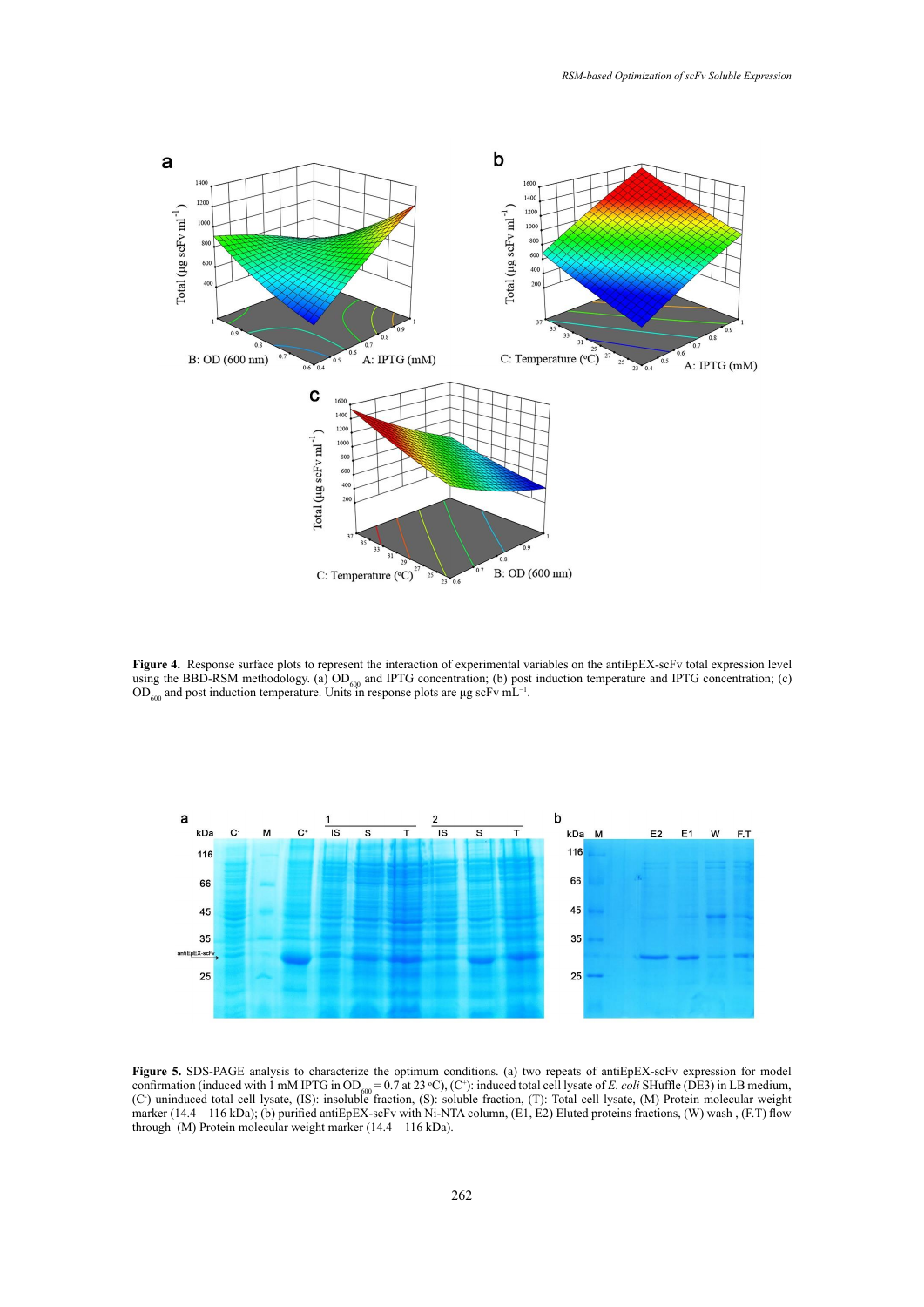|  | <b>Table 3.</b> Confirmation of optimization results. |  |
|--|-------------------------------------------------------|--|

|            | IPTG (mmol/L) | OD(600 nm) | Temperature $(^{\circ}C)$ | Soluble antiEpEX-scFv<br>production $(\mu\gamma/mL)$ |           | Total antiEpEX-scFv<br>production $(\mu g/mL)$ |           |
|------------|---------------|------------|---------------------------|------------------------------------------------------|-----------|------------------------------------------------|-----------|
| Condition  |               |            |                           |                                                      |           |                                                |           |
|            |               |            |                           | actual                                               | predicted | actual                                         | predicted |
| Validation |               | 0.7        | 23                        | 693.56                                               | 720.742   | 842.51                                         | 781.952   |

### **Discussion**

Although *E. coli* is still the preferred choice system for recombinant protein production among all available hosts, the expression of proteins with several disulfide bonds in this cell factory is challenging. Due to the reducing environment of the cytoplasm, most the expressed heterologous proteins tend to form aggregates and insoluble inclusion bodies (4, 17). Despite high yield production, easy separation from other cellular components, and resistance to proteases, costly optimization is needed to make them be solubilized and refolded *in-vitro*. Hence, efforts have been made to devise practical strategies for the effective and inexpensive production of soluble proteins (18). Circumventing the insolubility problem, utilization of engineered hosts such as SHuffle™ T7 strain with the more oxidizing environment can contribute to disulfide bond formation and proper folding (19). Employing this approach, in our study high-level accumulation of recombinant protein was detected in the soluble fraction as 86–88% of the total protein. In line with our results, recombinant EhCP1 enzyme was expressed in SHuffle™ T7 strain is fully soluble and active form (20). Moreover, a high amount (2600 mg/L) of soluble DsbA-IGF1 was obtained in the cytoplasm of this strain (6).

As parameters including IPTG concentration, temperature and cell density at induction time have been effective on production level and solubility of recombinant proteins, here, RSM-BBD methodology was utilized to optimize the expression level and solubility of 4D5MOC-B scFv fragment. Based on previously published data, Box-Behnken design was reported to be more efficient than the central composite design as well as full-factorial designs (21). The high

F-value, as well as low *P*-value of the models developed in the current study for optimization of the protein solubility  $(F = 48.73, P =$ 0.0002) and total expression ( $F = 33.66$ ,  $P =$ 0.0006) confirmed that these mathematical models were significant. The suitable predictive performance of selected models was also supported by their insignificant lack of fit values. Consistently, Akbari et al showed that BBD methodology could efficiently be applied for optimal production of anti-Her2 scFv. In their study, the highest yield of recombinant protein was obtained when cells were induced at  $37 \text{ °C}$  with 0.75 mM IPTG for 10.45 h (16). Anti-keratin scFv TS1-218 was optimally produced by Jafari and coworkers also (21-fold increase) in culture conditions formulated via RSM-BBD methodology. They evaluated the impact of temperature, methanol concentration, and pH on protein expression (22). Moreover, the successful optimization of DsbA-IGF1 expression and purification was reported by Emamipour *et al.* utilizing BBD-RSM methodology (6).

Although all studied parameters were significant for production level and soluble expression of 4D5MOC-B scFv fragment in the current study, the post-induction temperature had the largest effect on both responses, with higher temperatures giving rise to increased protein expression level, but lower antiEpEXscFv solubility. Higher solubility at low temperatures was previously reported for several recombinant proteins including Fab fragments, human interferon  $\alpha$ -2 ricin A chain, subtilisin E, and β-lactamase (18, 23). In the current study, the maximum level of soluble 4D5MOC-B scFv fragment was obtained at 23 °C. Similar results were previously observed with DsbA-IGF1 protein. Emamipour *et al.* applied the BBD methodology to achieve a high concentration of correctly folded protein.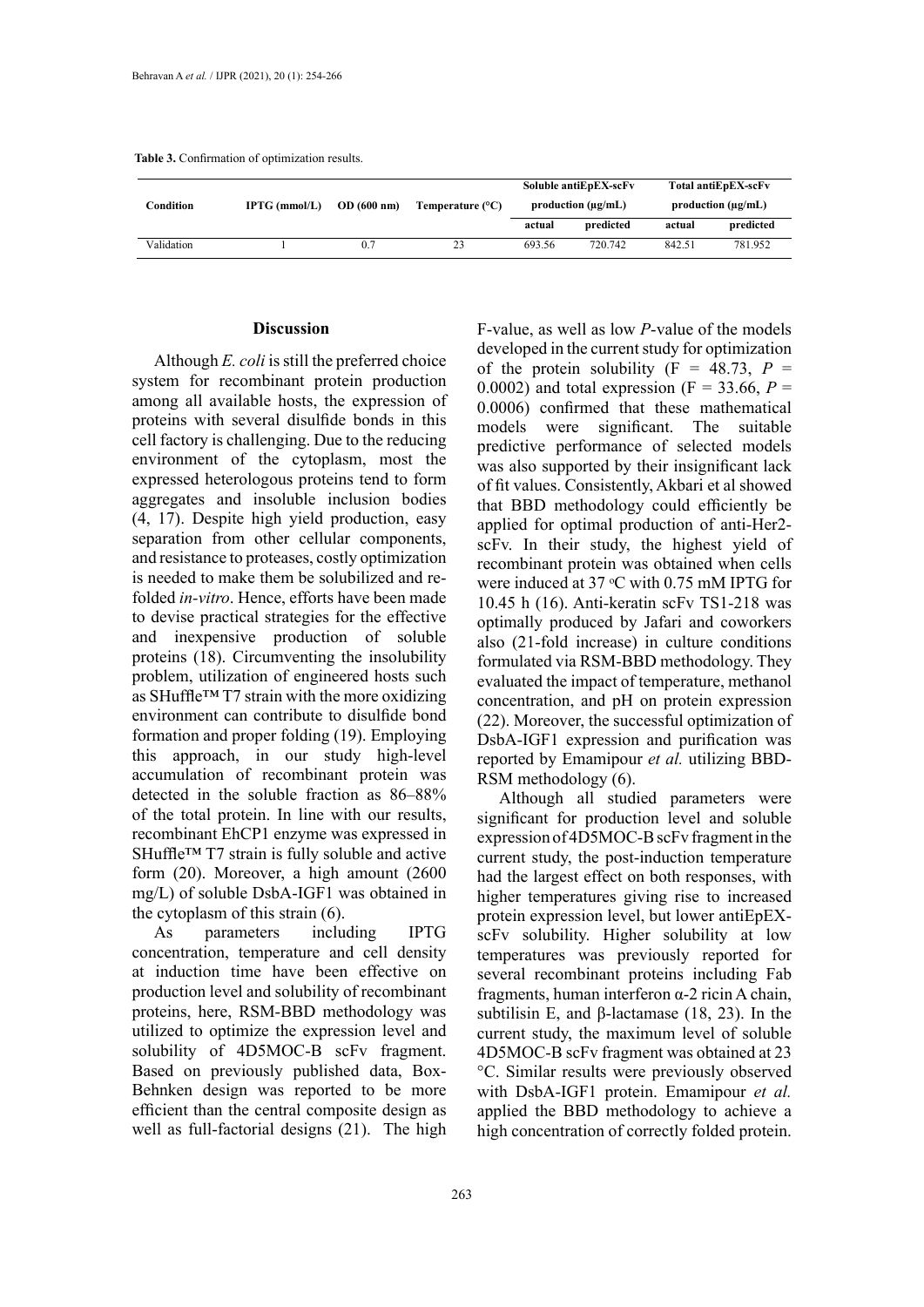According to their results, the maximum solubility was obtained at 23 °C resulting in 2600 mg/L fusion protein (6). When lowering the expression temperature, the rates of cell processes such as transcription, translation, and cell division will be reduced allowing enough time to form correctly folded proteins. Moreover, at a lower temperature, the expression and activity of many chaperones are increased facilitating proper folding of the proteins (3). On the other hand, as was shown here, a higher temperature (33 °C) was more proper for obtaining the most recombinant protein expression level. In line with our results, in Ahmadzadeh *et al.* study, anti-HER2 scFv was maximally expressed at 30 °C in SHuffle™ T7 strain (4). Besides, Volontθ and colleagues reported that the recombinant protein was optimally expressed at a growth temperature of 37 °C (24). However, most of the protein was expressed as an inclusion body due to the temperature dependency of hydrophobic interactions.

A wide range of IPTG concentrations has been suggested for gene expression induction  $(0.005$  to 5 mM $)$   $(25)$ . High IPTG concentration can cause a decrease in growth rate and an increase in bacterial proteases leading to heterologous proteins degradation. Due to the potential toxicity of IPTG and high cost, its optimum concentration needs to be optimized (27). On the other hand, a low IPTG concentration commonly leads to low protein yield (16). Our results showed a significant effect of IPTG concentration on both total 4D5MOC-B scFv fragment expression and its solubility in SHuffle™ T7 strain. Here, the best conditions for both responses were achieved in 1 mM IPTG while we previously reported that antiEpEX-scFv fragment was optimally produced in *E. coli* BW25113 (DE3) and BL21 (DE3) strains in the presence of 0.8 mM and 0.5 mM of IPTG respectively (3). Similar results were obtained by Ahmadzadeh and coworkers. They reported that higher amounts of anti-HER2 scFv could be achieved in *E. coli* BL21 (DE3) induced with 0.25 mM IPTG while varying IPTG concentration had no significant effect on the production of this protein in SHuffle<sup>TM</sup> T7  $\vec{E}$ . coli (4). Consequently, the expression of one specific recombinant protein can be differently affected

by IPTG concentration when heterologously expressed in various *E. coli* hosts.

### **Conclusion**

In summary, firstly, a valuable 4D5MOC-B scFv fragment was efficiently produced in SHuffle™ T7 *E. coli* in a chemically defined minimal medium. For large-scale production of recombinant proteins, M9 is the preferred medium because it can provide process reproducibility and the final product quality. However, most of the published data is based on the cultivation of rich media. Secondly, the expression level and solubility of protein were optimized via selecting appropriate variables and their levels. Using the statistical design of experiments, the maximum soluble protein was obtained 693.56 μg/mL which was in good correlation with the predicted value 720.74 μg/mL. Predictable total expression value was also experimentally verified. The optimized culture conditions obtained here could be applied to bioreactor-based high cell density fermentation for soluble production of 4D5MOC-B scFv fragment.

## **Acknowledgments**

This work was supported by the research deputy of Shahid Beheshti University of Medical Sciences in Tehran, Iran (IR.SBMU. PHNM.1397.77).

### **Conflict of interest**

The authors declare that they have no conflict of interest.

#### **References**

- (1) Mohammadgholizad Fand Hashemi A. Construction of recombinant *Pichia* pastoris expressing singlechain antibody fragment against extracellular domain of EpCAM. *Koomesh* (2019) 21: 743–50.
- (2) Farshdari F, Ahmadzadeh M, Nematollahi L and Mohit E. The improvement of anti-HER2 scFv soluble expression in *Escherichia coli*. *Braz. J. Pharm Sci*. (2020) 56: 1-8.
- (3) Soulari RN, Basafa M, Rajabibazl M and Hashemi A. effective strategies to overcome the insolubility of recombinant scFv antibody against EpCAM extracellular domain in *E. coli*. *Int. J. Pept. Res. Ther*. (2020) 26: 2465-75.
- (4) Ahmadzadeh M, Farshdari F, Nematollahi L, Behdani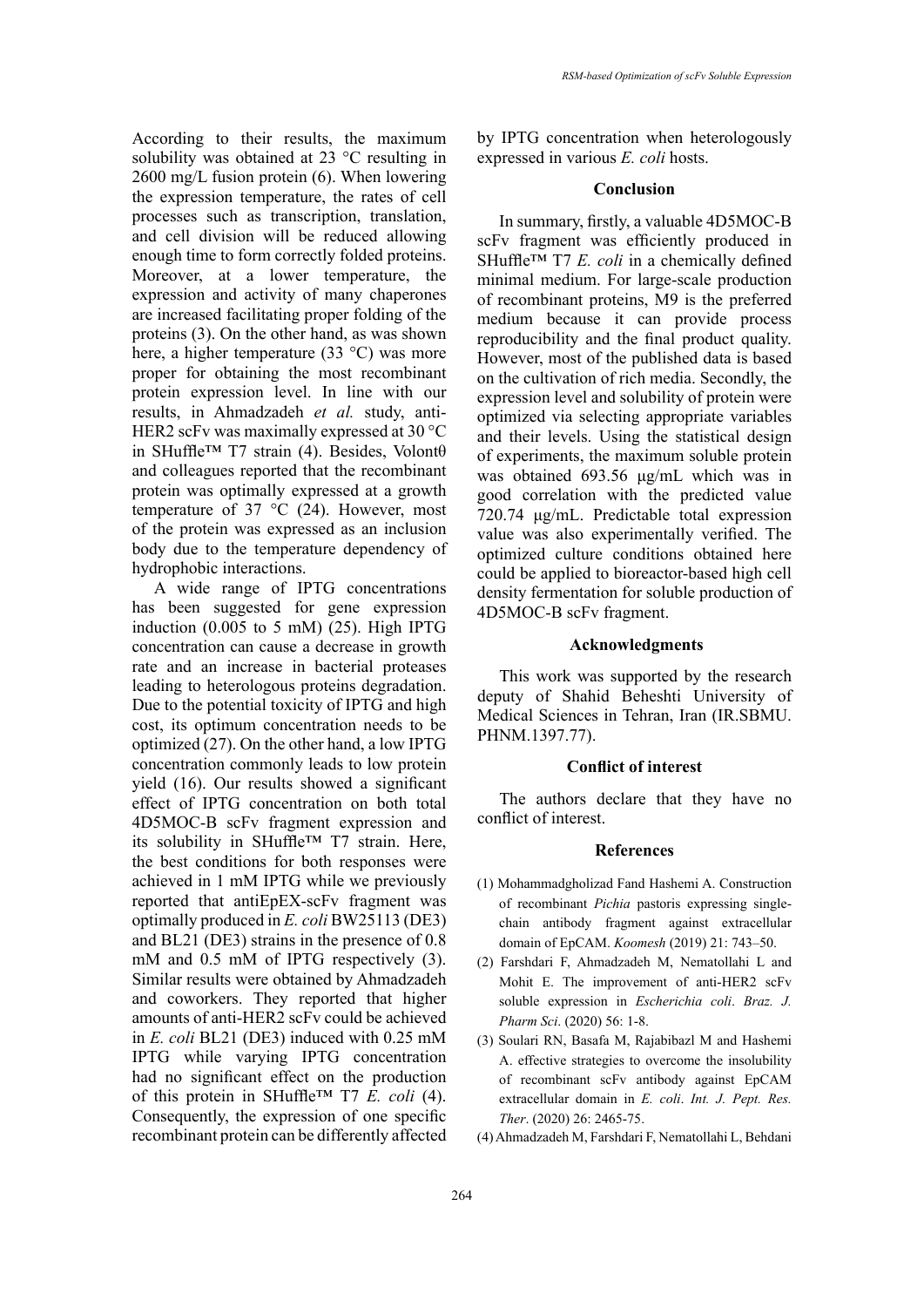M and Mohit E. Anti-HER2 scFv expression in *Escherichia coli* SHuffle® T7 express cells: effects on solubility and biological activity. *Mol. Biotechnol*. (2020) 62: 18–30.

- (5) Boyle DM, Buckley JJ, Johnson GV, Rathore A and Gustafson ME. Use of the design‐of‐experiments approach for the development of a refolding technology for progenipoietin‐1, a recombinant human cytokine fusion protein from *Escherichia coli* inclusion bodies. *Biotechnol. Appl. Biochem*. (2009) 54: 85–92.
- (6) Emamipour N, Vossoughi M, Mahboudi F, Golkar M and FardEsfahani P. Soluble expression of IGF1 fused to DsbA in SHuffle™ T7 strain: optimization of expression and purification by Box-Behnken design. *Appl. Microbiol. Biotechnol*. (2019) 103: 3393–406.
- (7) Aghaeepoor M, Akbarzadeh A, Kobarfard F, Shabani AA, Dehnavi E, Aval SJ and Akbari eidgahi MR. Optimization and high level production of recombinant synthetic streptokinase in *E. coli* using response surface methodology. *Iran. J. Pharm. Res*. (2019) 18: 961–73.
- (8) Ghasemi N, Bandehpour M and Ranjbari J. optimization of key factors in serum free medium for production of human recombinant GM-CSF using response surface methodology. *Iran. J. Pharm. Res*. (2019) 18: 146–56.
- (9) Prabhu AA, Purkayastha A, Mandal B, Kumar JP, Mandal BB andVeeranki VD. A novel reverse micellar purification strategy for histidine tagged human interferon gamma (hIFN-γ) protein from *Pichia pastoris*. *Int. J. Biol. Macromol*. (2018) 107: 2512–24.
- (10) Kinna A, Tolner B, Rota EM, Titchener‐Hooker N, Nesbeth D and Chester K. IMAC capture of recombinant protein from unclarified mammalian cell feed streams. *Biotechnol. Bioeng*. (2016) 113: 130–40.
- (11) Morowvat MH, Babaeipour V, Rajabi-Memari H, Vahidi H and Maghsoudi N. Overexpression of recombinant human beta interferon (rhINF-β) in periplasmic space of *Escherichia coli*. *Iran. J. Pharm. Res*. (2014) 13: 151–60.
- (12) Rasooli F and Hashemi A. Efficient expression of EpEX in the cytoplasm of *Escherichia coli* using thioredoxin fusion protein. *Res. Pharm. Sci*. (2019) 14: 554–65.
- (13) Javadian FS, Basafa M, Behravan A and Hashemi A. Solubility assessment of single-chain antibody fragment against epithelial cell adhesion molecule extracellular domain in four *Escherichia coli* strains. *J. Genet. Eng. Biotechnol.* (2021) 19: 26–34.
- (14) Zhang J and Greasham R. Chemically defined media for commercial fermentations. *Appl. Microbiol.*

*Biotechnol*. (1999) 51: 407–21.

- (15) Kusuma SAF, Parwati I, Rostinawati T, Yusuf M, Fadhlillah M, Ahyudanari RR, [Rukayadi](https://www.sciencedirect.com/science/article/pii/S2405844019364011#!) Y and [Subroto](https://www.sciencedirect.com/science/article/pii/S2405844019364011#!) T. Optimization of culture conditions for Mpt64 synthetic gene expression in *Escherichia coli* BL21 (DE3) using surface response methodology*. Heliyon*. (2019) 11: e02741.
- (16) Akbari V, Sadeghi HMM, Jafarian dehkordi A, Chou CP and Abedi D. Optimization of a single-chain antibody fragment overexpression in *Escherichia coli* using response surface methodology. *Res. Pharm. Sci*. (2015) 10: 81–9.
- (17) Ahmadian M, Jahania -najafabadi A and Akbari VF. optimization of buffer additives for efficient recovery of Hgm-CSF from inclusion bodies using response surface methodology. *Iran. J. Pharm. Res*. (2020) 2: 1–30.
- (18) Sørensen HP and Mortensen KK. Soluble expression of recombinant proteins in the cytoplasm of *Escherichia coli*. *Microb. Cell Fact*. (2005) 4: 1–8.
- (19) Lobstein J, Emrich CA, Jeans C, Faulkner M, Riggs P and Berkmen M. SHuffle, a novel *Escherichia coli* protein expression strain capable of correctly folding disulfide bonded proteins in its cytoplasm. *Microb. Cell Fact*. (2012) 11: 753–69.
- (20) Ritthisan P, Ojimakato T, Damnjanović J, Kojima T and Nakano H. SKIK-zipbody-alkaline phosphatase, a novel antibody fusion protein expressed in *Escherichia coli* cytoplasm. *J. Biosci. Bioeng*. (2018) 126: 705–9.
- (21) Yu XL and He Y. Application of Box-Behnken designs in parameters optimization of differential pulse anodic stripping voltammetry for lead (II) determination in two electrolytes. *Sci. Rep*. (2017) 7: 1–8.
- (22) Jafari R, Sundström BE and Holm P. Optimization of production of the anti-keratin 8 single-chain Fv TS1- 218 in *Pichia pastoris* using design of experiments. *Microb. Cell Fact*. (2011) 10: 1–8.
- (23) Vasina JA and Baneyx F. Expression of aggregationprone recombinant proteins at low temperatures: a comparative study of the *Escherichia coli* cspA and tac promoter systems. *Protein Expr. Purif*. (1997) 9: 211–8.
- (24) Volontè F, Piubelli L and Pollegioni L. Optimizing HIV-1 protease production in *Escherichia coli* as fusion protein. *Microb. Cell Fact*. (2011) 10: 53–62.
- (25) Xie L, Hall D, Eiteman MA and Altman E. Optimization of recombinant amino levulinate synthase production in *Escherichia coli* using factorial design. *Appl. Microbiol. Biotechnol*. (2003) 63: 267–73.
- (26) Babaeipour V, Shojaosadati SA and Maghsoudi N.